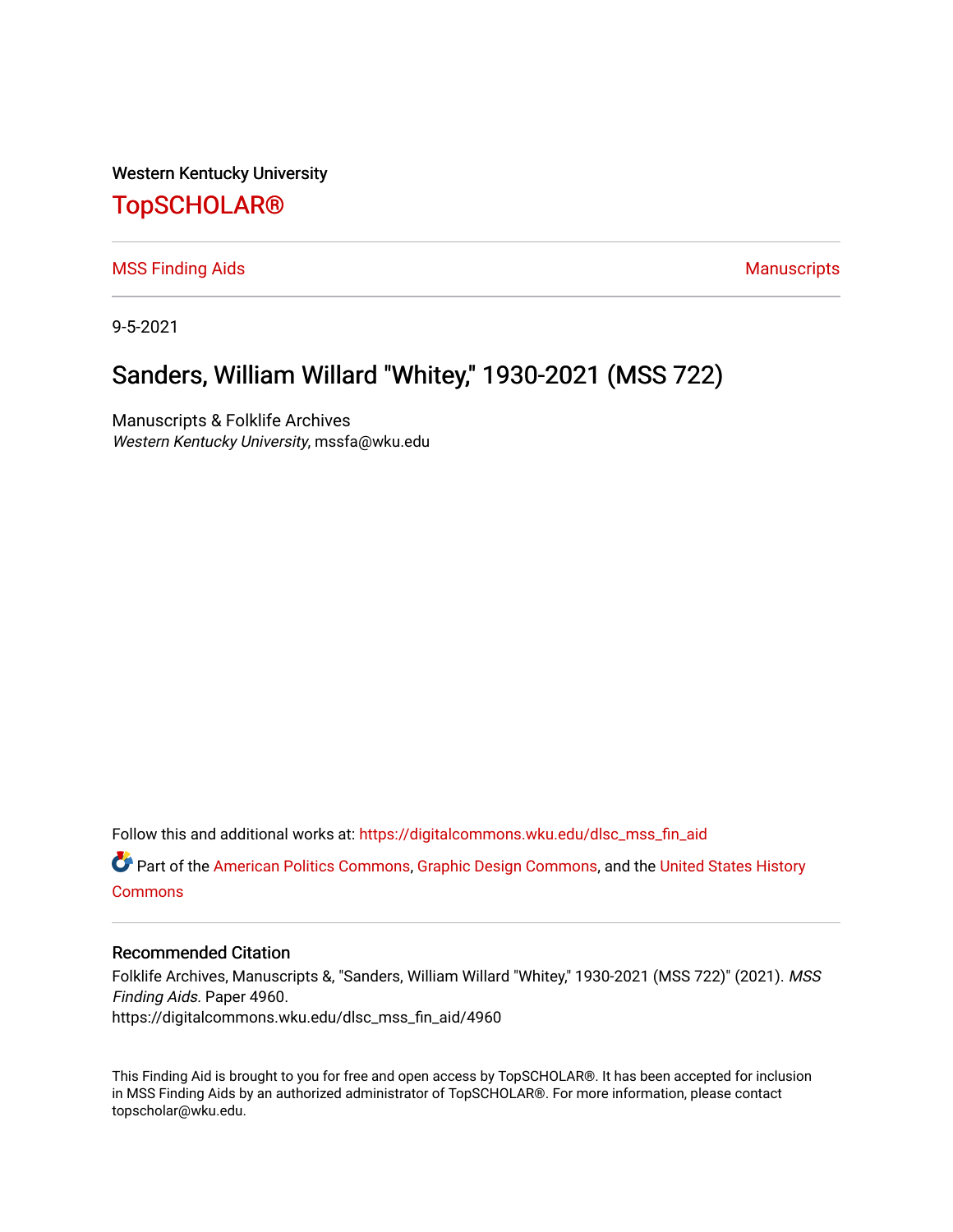Manuscripts & Folklife Archives Department of Library Special Collections Western Kentucky University Bowling Green, KY 42101-1092

*Descriptive Inventory*

## **MSS 722 SANDERS, William Willard "Whitey," 1930-2021**

13 boxes. 50 folders. 6,306 items. 1959-2017. Photocopies.

2011.211.220

Related collections: [MSS 659,](https://digitalcommons.wku.edu/dlsc_mss_fin_aid/4578/) [MSS 723](https://digitalcommons.wku.edu/dlsc_mss_fin_aid/4959)

### *BIOGRAPHICAL NOTE*

William Willard Sanders (known as "Bill" or "Whitey"), the son of Romie Covington Sanders and Katherine (Tomerlin) Sanders, was born in Springfield, Tennessee on 14 October 1930. He graduated from Pompano Beach High School in Florida, then attended the University of Miami before accepting a football scholarship at Western Kentucky State College (now WKU). During 1953, Sanders set an NCAA record for completing 66 of his 98 passes as quarterback.

An English major at WKU, Sanders enrolled in a freshman art class with professor Ivan Wilson, who he credited with putting him on his future career path; while still a student, Sanders contributed cartoons to WKU's student newspaper, *The College Heights Herald*. Another influence was Gene Graham, a Pulitzer Prize-winning editorialist and cartoonist for the *Nashville Tennessean*. On 12 February 1955, Sanders married Gene Graham's niece Joyce Wallace, also a WKU student.

After graduating from WKU in 1955, Sanders was drafted to play professional football, but military service sent him to Korea with the U.S. Army. Put in command of a unit of the military newspaper *Stars and Stripes*, he contributed cartoons while overseeing printing and distribution. While in Korea, his reading of *Herblock's Here and Now* by the legendary cartoonist Herbert Block sparked Sanders' interest in political cartooning.

After his Army service, Sanders became a reporter with the *Pacific Stars and Stripes* in Tokyo, then worked as a freelance cartoonist with the *Japan Times*. In 1959, he accepted a position as cartoonist for the *Greensboro Daily News* in Greensboro, North Carolina. In June 1963 he became editorial cartoonist for *The Kansas City Star*, and in September 1967 moved to *The Milwaukee Journal*. Sanders' cartoons reflected *Journal* editorial policy until 1987; thereafter, his work represented his own views rather than the paper's.

Given considerable freedom to express his strong liberal opinions, Sanders frequently drew ire from newspaper readers, local officials and conservative groups. A proponent of civil rights, civil liberties, gun control, women's rights, contraception and sex education, he was a harsh critic of the Vietnam War and the administrations of Presidents Richard Nixon and Ronald Reagan. His treatment of local issues such as public accommodation laws and police misconduct also created conflict with politicians, judges and the public. In February 1970,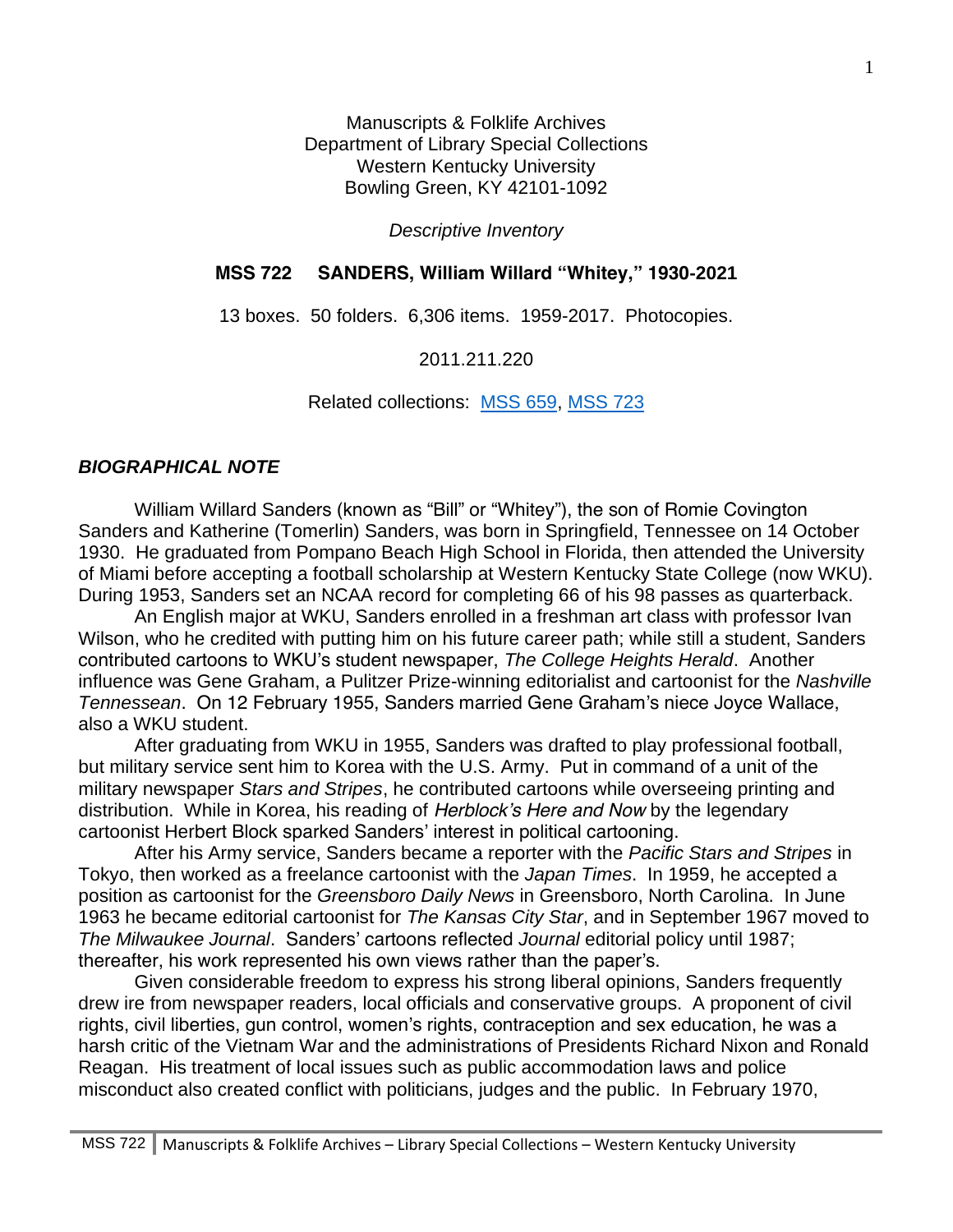Sanders received a month-long suspension from *The Milwaukee Journal* for "moonlighting" when some of his cartoons appeared in a local underground newspaper, a penalty that sparked debate about political pressure on the *Journal*. However, Sanders was also known for his independence; his views on free speech, for example, led him to criticize 1960s student activists who objected to giving their opponents a forum on university campuses.

Over his career, Sanders' cartoons were syndicated nationally to more than 100 newspapers, and his work appeared in other nationally known publications such as *Time*, *Newsweek*, *U.S. News and World Report*, and *The New York Times*; a 1962 cartoon about civil rights was reprinted in the Soviet newspaper *Izvestia*. A jazz musician, popular speaker, and participant in professional organizations, Sanders served as president of the American Association of Editorial Cartoonists (AAEC) and received numerous awards and honors including the Kansas City Civil Liberties Achievement Award (1963) and the Wisconsin Civil Liberties Award (1979). He was inducted into the Wisconsin Media Hall of Fame, the Milwaukee Press Club Hall of Fame, and the WKU Hall of Distinguished Alumni. Collections of his work can be found in *Run for the Oval Room: They Can't Corner Us There* (Alpha Press, 1974); *The Sanders Book: Selected Political Cartoons by Sanders* (Milwaukee Journal, 1978); and *Adventures in Whopperland: a collection of political cartoons, written opinions and essays* (Lulu, 2006).

Sanders retired from *The Milwaukee Journal* in 1991. He and his wife Joyce, the parents of four daughters, moved to Fort Myers, Florida, where Sanders continued to draw cartoons for his blog, *Sanders Cartoon-Commentary*. In 2018, he published a memoir, *Against the Grain: Bombthrowing in the Fine American Tradition of Political Cartooning* (NewSouth Books). Sanders died on 27 February 2021.

#### *COLLECTION NOTE*

This collection consists of photocopies of political cartoons drawn by Bill "Whitey" Sanders. Most of the cartoons dating from 1959-1991 were clipped from newspapers by Sanders, and thereafter the cartoons have been photocopied from originals. The publication date often appears on the clipping, but some dates have been inscribed by hand; undated cartoons are at the back of each folder. The number of cartoons clipped for a particular year varies, and accordingly this collection should not be considered a comprehensive record of all Sanders cartoons. Some cartoons that appeared in other publications or formats, and miscellaneous unpublished cartoons and drawings, including those made after Sanders' retirement in 1991, are also included.

#### *SHELF LIST*

| BOX <sub>1</sub> | <b>Bill "Whitey" Sanders</b>     | 1959-1960 | 536 items |
|------------------|----------------------------------|-----------|-----------|
| Folder 1         | Inventory                        |           | 1 item    |
| Folder 2         | Cartoons – Greensboro Daily News | 1959      | 250 items |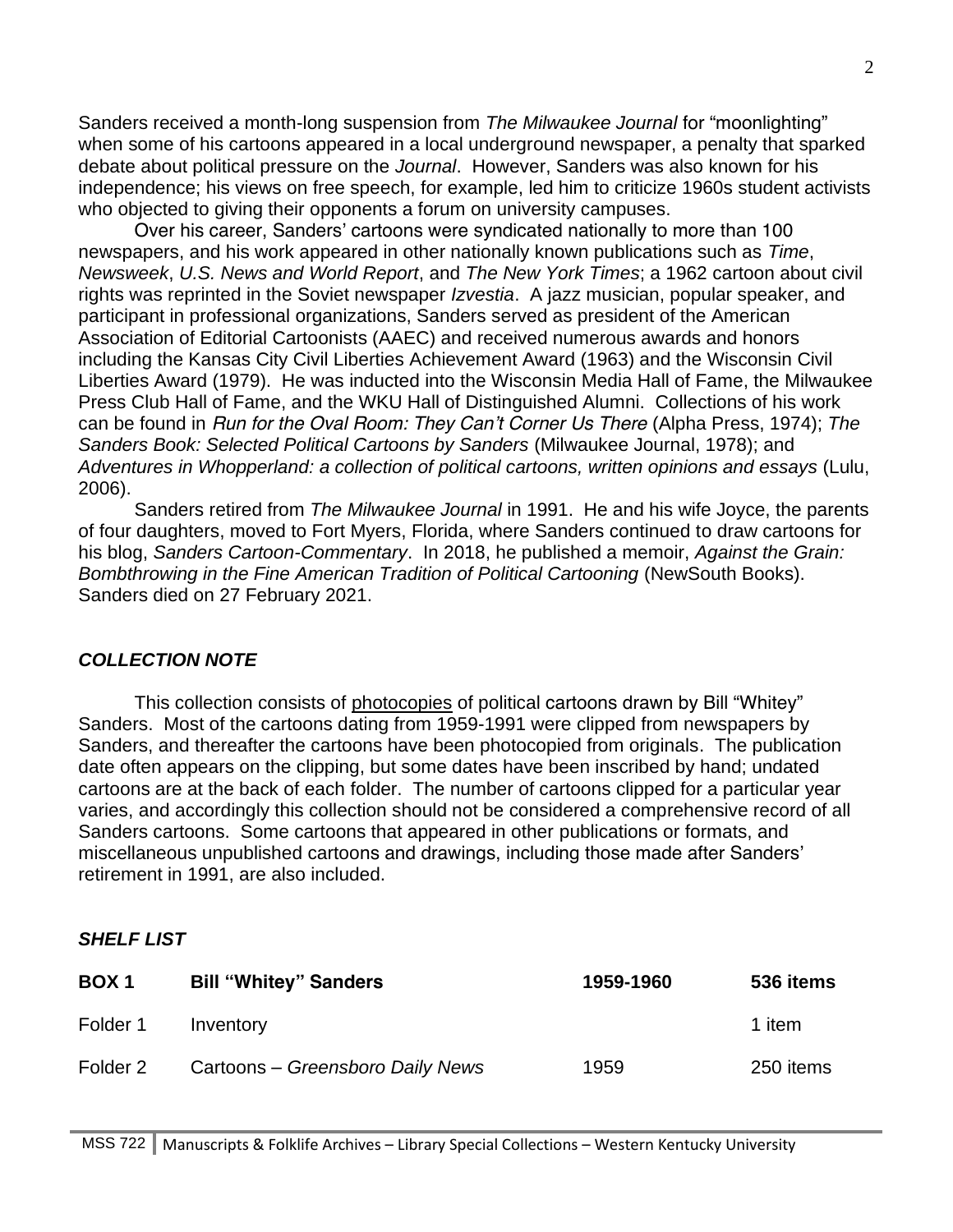| Folder <sub>3</sub> | Cartoons - Greensboro Daily News                      | 1960      | 285 items |
|---------------------|-------------------------------------------------------|-----------|-----------|
| <b>BOX 2</b>        | <b>Bill "Whitey" Sanders</b>                          | 1961-1962 | 582 items |
| Folder 1            | Cartoons - Greensboro Daily News                      | 1961      | 300 items |
| Folder <sub>2</sub> | Cartoons - Greensboro Daily News                      | 1962      | 282 items |
| BOX <sub>3</sub>    | <b>Bill "Whitey" Sanders</b>                          | 1963-1964 | 547 items |
| Folder 1            | Cartoons - Greensboro Daily News,<br>Kansas City Star | 1963      | 273 items |
| Folder <sub>2</sub> | Cartoons - Kansas City Star                           | 1964      | 274 items |
| <b>BOX4</b>         | <b>Bill "Whitey" Sanders</b>                          | 1965-1966 | 555 items |
| Folder 1            | Cartoons - Kansas City Star                           | 1965      | 281 items |
| Folder <sub>2</sub> | Cartoons - Kansas City Star                           | 1966      | 274 items |
| <b>BOX5</b>         | <b>Bill "Whitey" Sanders</b>                          | 1967-1968 | 516 items |
| Folder 1            | Cartoons - Kansas City Star,<br>Milwaukee Journal     | 1967      | 206 items |
| Folder <sub>2</sub> | Cartoons - Milwaukee Journal                          | 1968      | 310 items |
| BOX <sub>6</sub>    | <b>Bill "Whitey" Sanders</b>                          | 1969-1970 | 511 items |
| Folder 1            | Cartoons - Milwaukee Journal                          | 1969      | 284 items |
| Folder <sub>2</sub> | Cartoons - Milwaukee Journal                          | 1970      | 227 items |
| BOX <sub>7</sub>    | <b>Bill "Whitey" Sanders</b>                          | 1971-1973 | 583 items |
| Folder 1            | Cartoons - Milwaukee Journal                          | 1971      | 109 items |
| Folder <sub>2</sub> | Cartoons - Milwaukee Journal                          | 1972      | 242 items |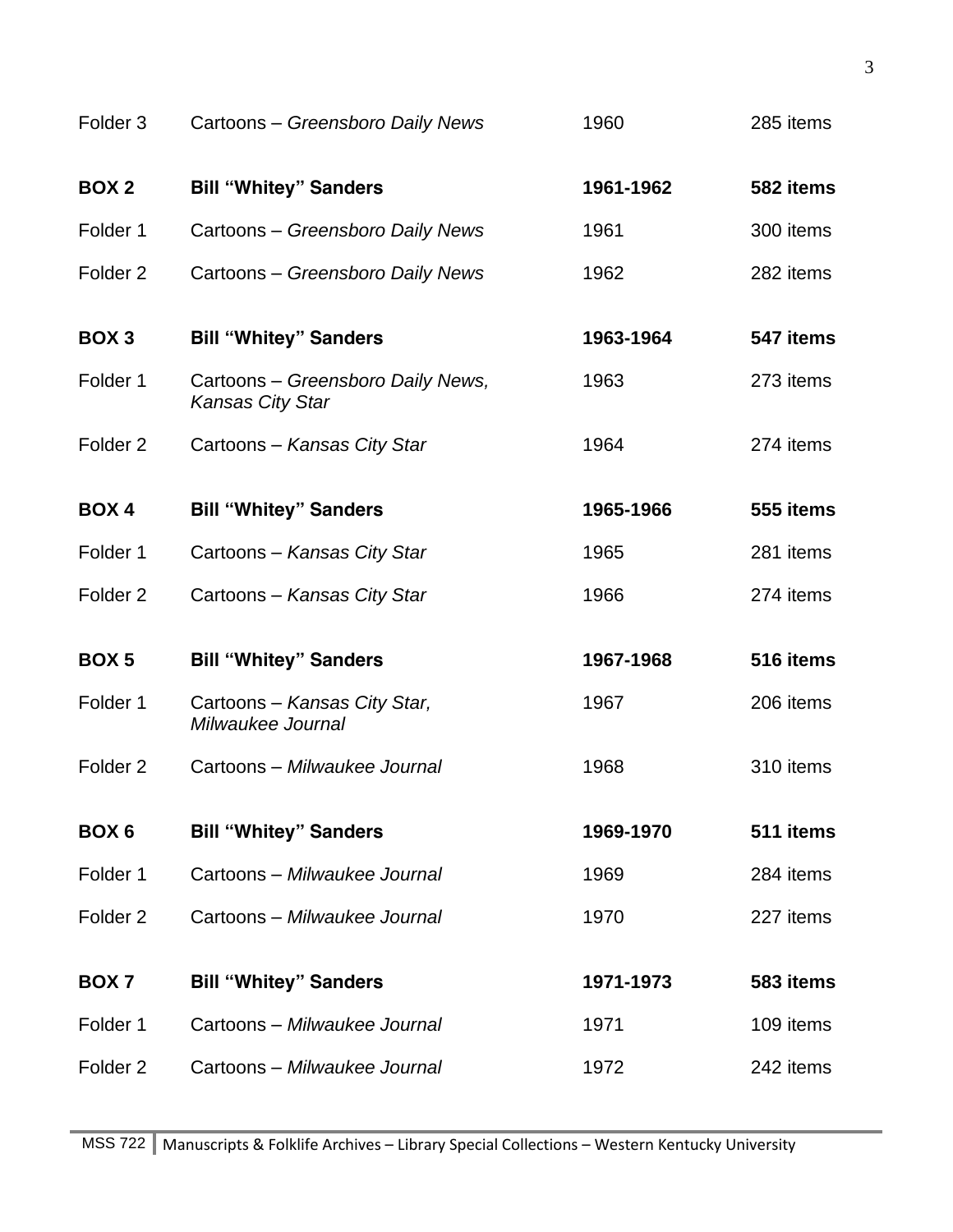| Folder <sub>3</sub> | Cartoons - Milwaukee Journal | 1973      | 232 items |
|---------------------|------------------------------|-----------|-----------|
| BOX <sub>8</sub>    | <b>Bill "Whitey" Sanders</b> | 1974-1976 | 515 items |
| Folder 1            | Cartoons - Milwaukee Journal | 1974      | 237 items |
| Folder <sub>2</sub> | Cartoons - Milwaukee Journal | 1975      | 171 items |
| Folder <sub>3</sub> | Cartoons - Milwaukee Journal | 1976      | 107 items |
| BOX <sub>9</sub>    | <b>Bill "Whitey" Sanders</b> | 1977-1980 | 565 items |
| Folder 1            | Cartoons - Milwaukee Journal | 1977      | 199 items |
| Folder <sub>2</sub> | Cartoons - Milwaukee Journal | 1978      | 68 items  |
| Folder <sub>3</sub> | Cartoons - Milwaukee Journal | 1979      | 131 items |
| Folder <sub>4</sub> | Cartoons - Milwaukee Journal | 1980      | 167 items |
|                     |                              |           |           |
| <b>BOX 10</b>       | <b>Bill "Whitey" Sanders</b> | 1981-1983 | 477 items |
| Folder 1            | Cartoons - Milwaukee Journal | 1981      | 157 items |
| Folder <sub>2</sub> | Cartoons - Milwaukee Journal | 1982      | 136 items |
| Folder <sub>3</sub> | Cartoons - Milwaukee Journal | 1983      | 184 items |
| <b>BOX 11</b>       | <b>Bill "Whitey" Sanders</b> | 1984-1989 | 493 items |
| Folder 1            | Cartoons - Milwaukee Journal | 1984      | 120 items |
| Folder <sub>2</sub> | Cartoons - Milwaukee Journal | 1985      | 53 items  |
| Folder <sub>3</sub> | Cartoons - Milwaukee Journal | 1986      | 75 items  |
| Folder 4            | Cartoons - Milwaukee Journal | 1987      | 147 items |
| Folder <sub>5</sub> | Cartoons - Milwaukee Journal | 1988      | 40 items  |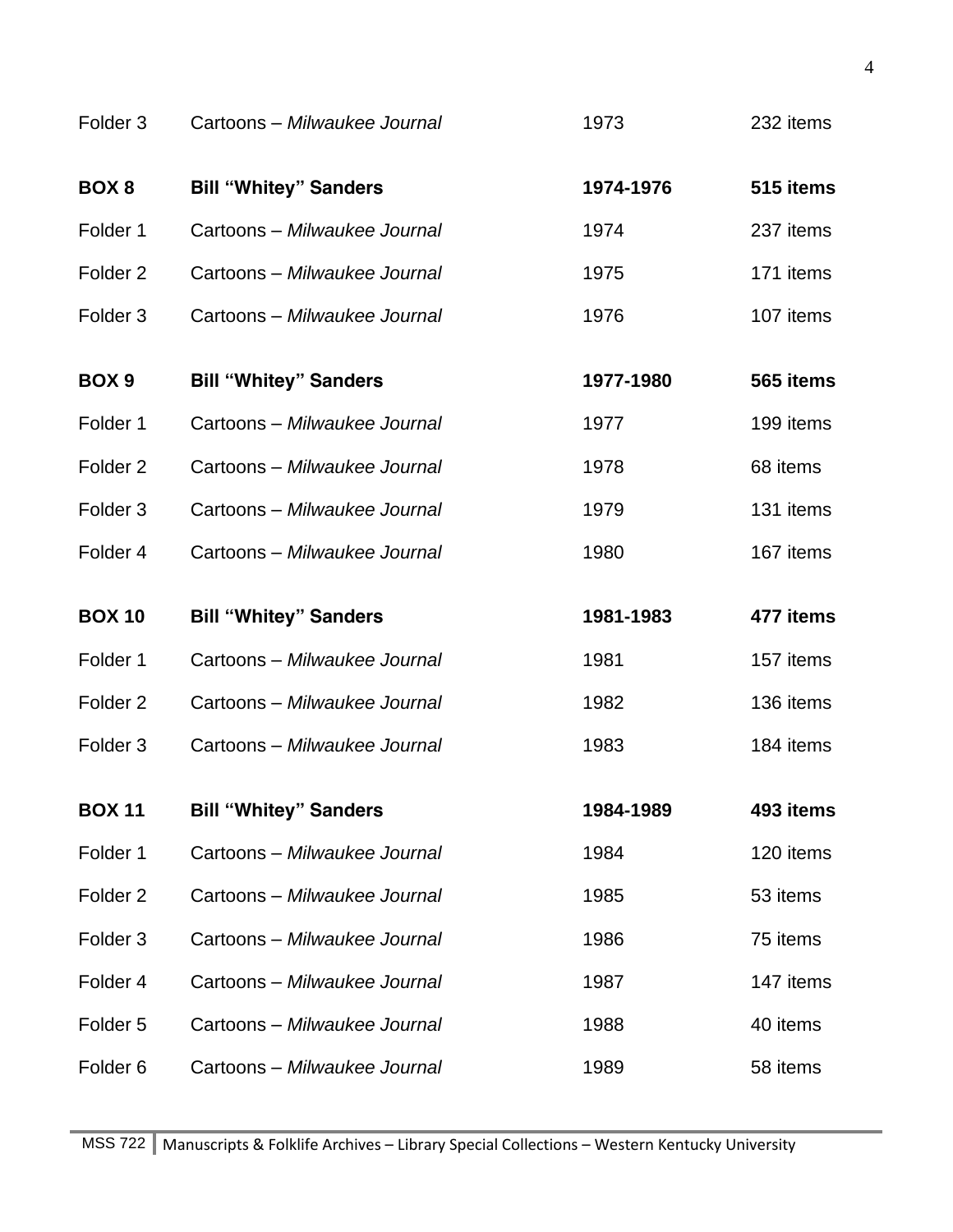| <b>BOX 12</b>       | <b>Bill "Whitey" Sanders</b> | 1990-2017             | 281 items |
|---------------------|------------------------------|-----------------------|-----------|
| Folder 1            | Cartoons - Milwaukee Journal | 1990                  | 110 items |
| Folder <sub>2</sub> | Cartoons - Milwaukee Journal | 1991                  | 110 items |
| Folder <sub>3</sub> | Cartoons                     | 2003                  | 3 items   |
| Folder 4            | Cartoons                     | 2004                  | 10 items  |
| Folder <sub>5</sub> | Cartoons                     | 2005                  | 7 items   |
| Folder <sub>6</sub> | Cartoons                     | 2006                  | 11 items  |
| Folder <sub>7</sub> | Cartoons                     | 2007                  | 6 items   |
| Folder <sub>8</sub> | Cartoons                     | 2008                  | 6 items   |
| Folder <sub>9</sub> | Cartoons                     | 2009                  | 3 items   |
| Folder 10           | Cartoons                     | 2010                  | 2 items   |
| Folder 11           | Cartoons                     | 2011                  | 1 item    |
| Folder 12           | Cartoons                     | 2012                  | 2 items   |
| Folder 13           | Cartoons                     | 2015                  | 1 item    |
| Folder 14           | Cartoons                     | 2016                  | 6 items   |
| Folder 15           | Cartoons                     | 2017                  | 3 items   |
| <b>BOX 13</b>       | <b>Bill "Whitey" Sanders</b> | various, n.d.         | 145 items |
| Folder 1            | Cartoons                     | various &<br>no dates | 59 items  |
| Folder <sub>2</sub> | Cartoons                     | various &<br>no dates | 50 items  |
| Folder <sub>3</sub> | Cartoons                     | various &<br>no dates | 36 items  |